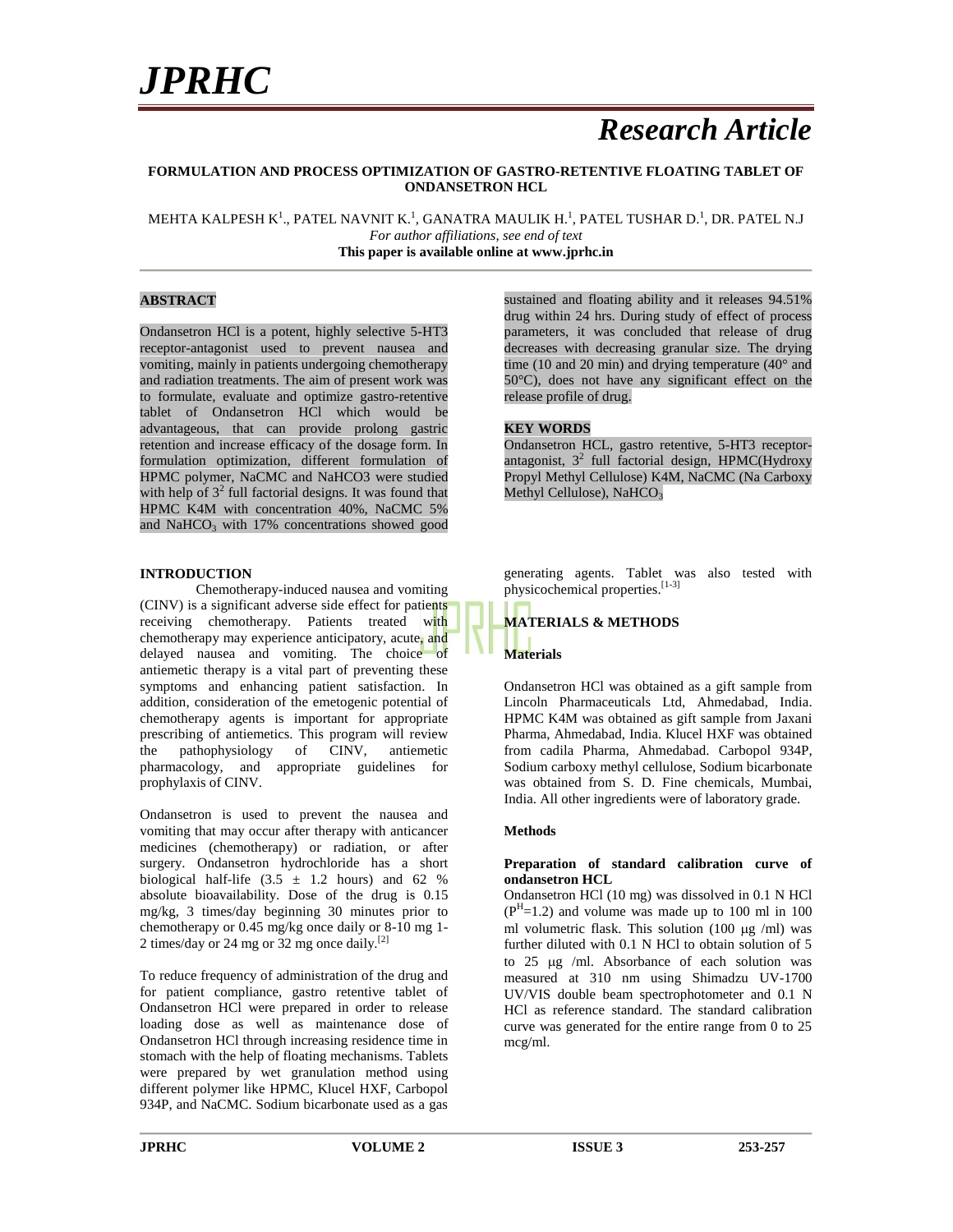### *Research Article*

#### **Calculation of total dose and theoritical drug release profile [3,4]**

The pharmacokinetic parameters of Ondansetron HCl were utilized for the calculation of theoretical drug release profile for 24 hrs dosage form. The immediate release part (loading dose) of Ondansetron HCl was calculated using following equation.

$$
IRD = \frac{Css \times Vd}{F}
$$

Where, Css is steady-state plasma concentration,  $V_d$  is volume of distribution, and F is fractional bioavailability. The total dose of Ondansetron HCl required for 24 hrs release profile was calculated using following equation**.**

Dose = Immediate release part  $\{1 + \}$  $(0.693 * t/t_{1/2})\}$ 

#### **Drug excipients interaction study [5]**

The pure drug, Ondansetron HCl and a mixture of drug with the polymer HPMC K4M and NaCMC was examined by DSC using a shimadzu DSC-50 differential scanning calorimeter at 20° C/min over a temperature range of 50° - 300° C.

#### **Measurement of viscocity of polymer [6]**

To prepare  $2\%$  (w/v) an aqueous solution, it is recommended that hypromellose is dispersed and thoroughly hydrated in about 20–30% of the required amount of water. The water should be vigorously stirred and heated to 80–90°C, and then the remaining hypromellose should be added. Sufficient cold water should then be added to produce the required volume.The viscosity of solution was measured using Brookfield digital viscometer.

#### **Optimization of HPMC concentration using 3<sup>2</sup> full factorial design**

A  $3<sup>2</sup>$  randomized full factorial design was utilized in the present study. In this design two factors were evaluated, each at three levels, and experimental trials were carried out at all nine possible combinations. The factors were selected based on preliminary study. The Content of HPMC  $(X1)$  and Viscosity of HPMC  $(X2)$ were selected as independent variables. The time required for  $_{50\%}$  drug release (t<sub>50%</sub>), release at 24hrs  $(Q<sub>24hrs</sub>)$  and similarity factor  $f<sub>2</sub>$  were selected as dependent variables.

#### *In vitro* **dissolution study [1]**

The release rate of Ondansetron HCl from sustained release tablets was determined using United State Pharmacopoeia (USP) XXIV dissolution testing apparatus II (paddle method). The dissolution test was performed using 900 ml of 0.1 N HCl ( $P^{H}$ =1.2), at 37  $\pm$  0.5°C and 50 rpm.

#### **Comparison of dissolution profile[7]**

The similarity factor  $(f_2)$  given by SUPAC guidelines for modified release dosage form was used as a basis to compare dissolution profile. The dissolution profiles are considered to be similar when  $f_2$  is between 50 and  $100^7$ . The dissolution profiles of products were compared using  $f<sub>2</sub>$ . This similarity factor is calculated by following formula,

$$
IRD = \frac{Css \times Vd}{F}
$$
  
\n<sub>r</sub>-state plasma concentration, V<sub>d</sub> is  
\n*f*<sub>2</sub> = 50log $\left[1 + \frac{1}{n} \sum_{t=1}^{n} (R_t - T_t)^2\right]^{-0.5} \times 100$   
\n<sub>portion, and F is fractional</sub>

Where, n is the number of dissolution time and  $R_t$  and  $T<sub>t</sub>$  are the reference and test dissolution values at time t.

#### **In vitro buoyancy study [8]**

The tablets were placed in 100 ml beaker containing 0.1 N HCl ( $P^{H}$ =1.2). The time required for the tablets, to rise to the surface and float, was determined as floating lag time.

#### **Optimization of NaCMC & NaHCO<sup>3</sup>**

 $\mathbf{A}$   $\mathbf{3}^2$  randomized full factorial design was utilized in the present study. In this design two factors were evaluated, each at three levels, and experimental trials were carried out at all nine possible combinations. The Content of NaCMC  $(X1)$  and Content of NaHCO<sub>3</sub> (X2) were selected as independent variables. The time required for 50% drug release  $(t_{50\%})$ , release at 24hrs  $(Q<sub>24hs</sub>)$  and similarity factor  $f<sub>2</sub>$  were selected as dependent variables.

#### **Evaluation of physical parameters of prepared tablets [9]**

Prepared gastro retentive tablets of Ondansetron HCl tablet were evaluated for various parameters like, weight variation test, hardness, friability etc.

#### **Kinetic modeling and mechanism of drug release [10]**

Data obtained form *In vitro* drug release studies were fitted to dissocalculation softeware. The kinetic models used are zero order, first order, Korsmeyer's, Hexon crowell and Higuchi equation.

$$
\frac{M_{t}}{M_{\infty}} = kt^{n}
$$

Where, M/Mt is the fraction of drug released at time *t*, *k* the kinetic constant, and n the release exponent.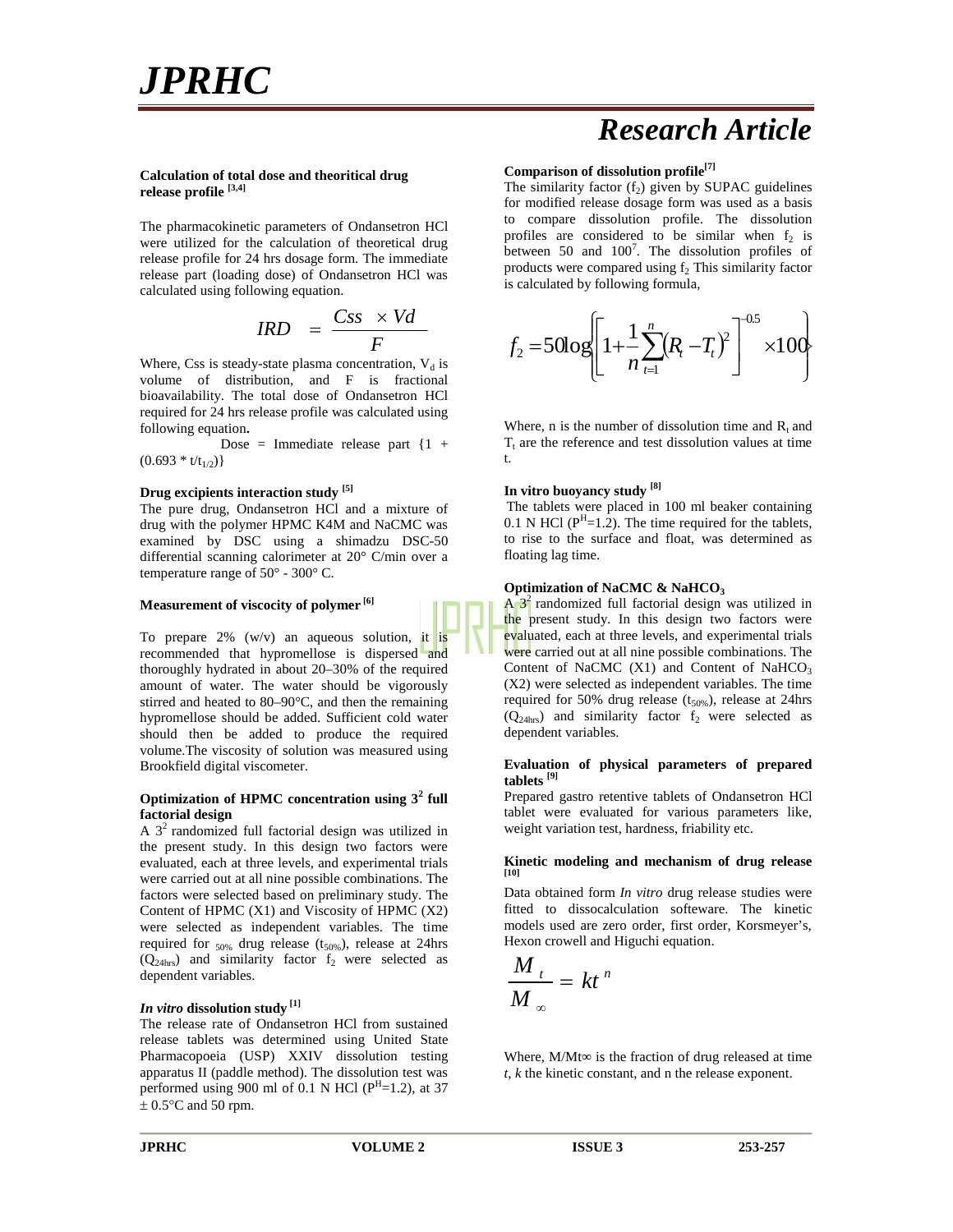# *JPRHC*

#### **Process Optimization of Ondansetron floating tablet**

- Effect of granule size,
- Effect of drying time & drying temperature,

 $\underline{V}_d$ 

Effect of thickness.

#### **RESULTS & DISCUSSIONS:**

#### **Calculation of total dose**

lit/kg

 $x 1.9 * 10^3$  ml  $x 60$ 

 $(0.693 \times 23/4.1)]$ 

 $=$  39 ng/ml x 1.9 0.62  $= 39 * 10^{-6}$  mg/ml 0.62  $= 7.17$  mg

F

 $IR = Css x$ 

|               | <b>Total Dose (TD)</b>    |  |
|---------------|---------------------------|--|
|               | $TD = IR [1 + (0.693 x)]$ |  |
| $t/t_{1/2}$ ] |                           |  |

 $= 7.17$   $[1 +$ 

 $= 35$  mg.

#### **Drug excipient compatibility study**

From the drug excipient compatiblity study, it is concluded that the given drug ondansetron is compatible with all excipients.

#### **Measurement of viscocity of polymers**

The viscosity of polymer of different grade of HPMC K4M, HPMC15M & HPMC K100M solution was measured using Brookfield digital viscometer.

#### *In vitro* **dissolution profile of factorial batches**

The statistical analysis of the factorial design batches was performed by multiple linear regression analysis carried out in Microsoft Excel 2003. The data clearly indicated that the values of  $Q_{24\text{hrs}}$ ,  $t_{50\%}$ , and  $f_2$  were strongly dependent on the independent variables. The fitted Equations relating the response  $Q_{24\text{hrs}}$ ,  $t_{50\%}$ , and  $f_2$  to the transformed factor are shown in following Equations.

 $Q_{24Hrs} = 88.17 - 3.44 \text{ X1} - 12.24 \text{ X2} - 0.475 \text{ X1X2} 0.42$  X1<sup>2</sup> – 3.<sup>32</sup> X2<sup>2</sup>  $(R^2 = 0.9965)$ 

 $t_{50\%} = 9.94 + 1.5 \text{ X1} + 4.07 \text{ X2} - 0.14 \text{ X1X2} + 0.38$  $X1^2 + 1.21 X2^2$  $(R^2=0.9935)$ 

 $f_2 = 51.08 + 0.71$  X1 - 10.38 X2 -9.13 X1X2 + 3.95  $X1^2$  - 2.75  $X2^2$  $(R^2 = 0.8090)$ 

### *Research Article*

The value of correlation coefficient indicates good fit. The polynomial Equation can be used to draw conclusions after considering the magnitude of coefficient and the mathematical sign it carries, (i.e. positive or negative).

In case of depended variable  $Q_{24\text{hrs}}$ , p value for factor X1 and X2 was found to be 0.0042 and 0.0001 respectively which clearly depicts that the both the factors i.e content of HPMC and viscosity of HPMC has individually influence on drug release. All other factor has P values greater than  $0.005$  ( $p > 0.005$ ). Thus, it was concluded that the percentage of drug release depends on both, content and viscosity of HPMC.

In case of depended variable  $t_{50\%}$ , p value for factor X2 was found to be 0.0002 which clearly depicts that factor X2 i.e. viscosity of HPMC has influence on drug release. All other factor has P values greater than 0.005 ( $p > 0.005$ ). Thus, it was concluded that the percent of drug release depends on viscosity of HPMC.

#### **Comparison of dissolution profiles**

*In vitro* drug release profile of all batches of factorial design was compared with theoretical drug release profile. The result shows that Batch N3 (120mg of HPMC K4M) shown highest  $f_2$  value which is 77.33 and it releases the loading dose (18.73%) which is nearest to theoretical drug release profile (20.48%).

#### **Swelling Index [11]**

The swelling index of tablets was determined in 0.1 N HCl ( $P<sup>H</sup>$  1.2) at room temperature. The swollen weight of the tablets was determined at predefined time intervals. The swelling index was calculated by the following equation. Determinations were made in triplicate.

Swelling index = 
$$
W_t - W_0
$$

$$
W_t
$$

Where,  $W_0$  is the initial weight of tablet, and  $W_t$  is the weight of the tablet at time t.

#### **Physical parameters of prepared tablets [9,12]**

All the tablet formulations showed acceptable pharmacopoeial properties and complied with the in house specifications for weight variation, hardness and friability.

#### **Effect of granule size**

So it was clearly seen that the tablets prepared with 20# granules has high porosity. Due to its high porosity it has the low hardness and thus it has low floating lag time (35 sec). This batch showed highest  $f<sub>2</sub>$  value which is 81.37. So, granules pass through mesh 20# was kept optimum.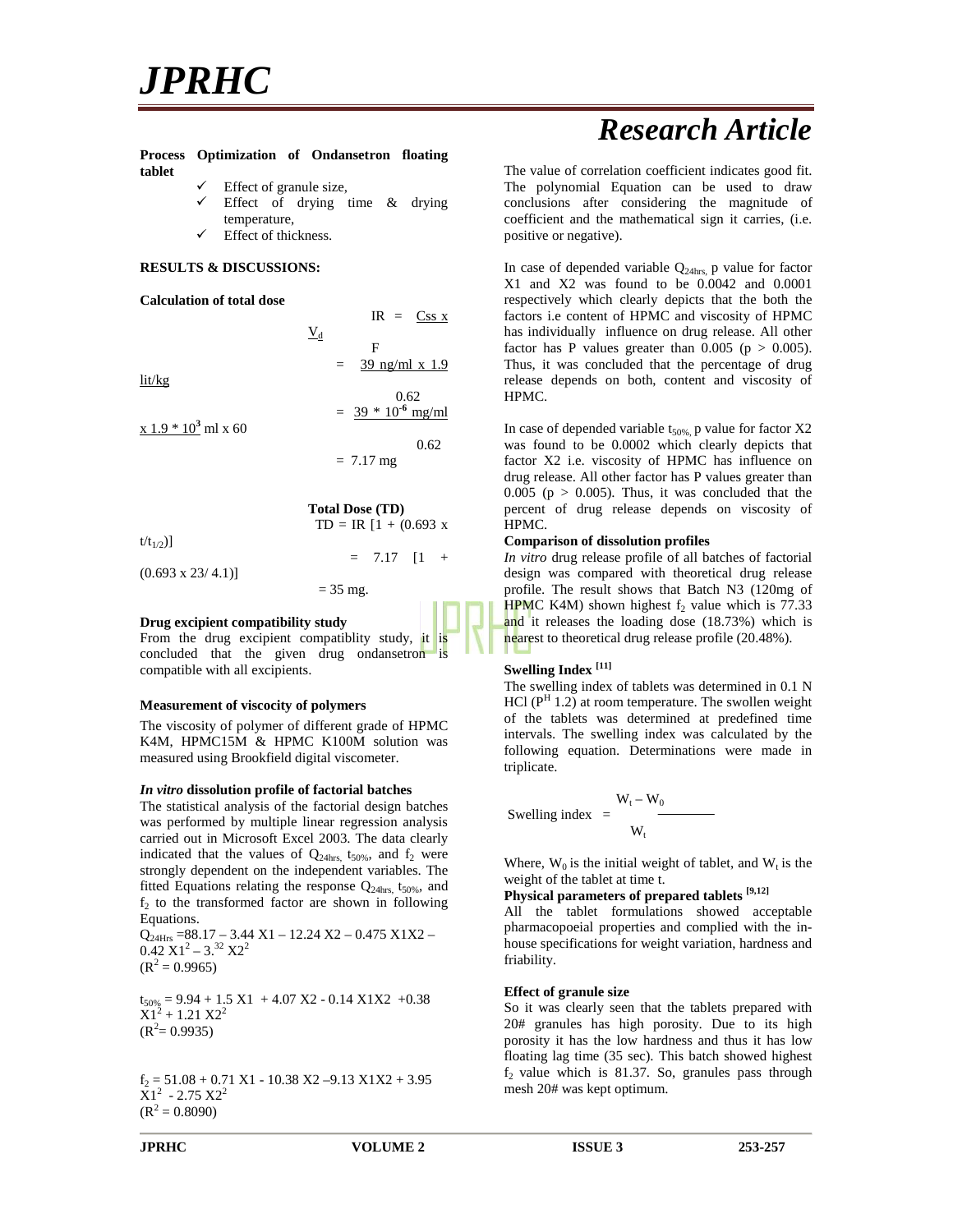

#### **Effect of drying time & drying temperature**

Effect of drying time and drying temperature were not so much on release of drug. So, 10 min drying time and 50°C drying temperature were kept optimum.

#### **Effect of tablet thickness**

As the thickness of tablet decrease, tablet became harder and thus friability of the tablets decreases and drug release is also retarded. So, batch T2 having 3.6 mm thickness of tablet was kept optimum.

| <b>Formulations</b><br>Code | A    | B    | $\mathsf{C}$ | D    | E    | F    | G    | Н    |      |
|-----------------------------|------|------|--------------|------|------|------|------|------|------|
| Ondansetron HCl 35          |      | 35   | 35           | 35   | 35   | 35   | 35   | 35   | 35   |
| <b>HPMC K4M</b>             | 120  | 120  | 120          | 120  | 120  | 120  | 120  | 120  | 120  |
| <b>NaCMC</b>                | 15   | 15   | 15           | 30   | 30   | 30   | 45   | 45   | 45   |
| NaHCO342                    |      | 51   | 60           | 42   | 51   | 60   | 42   | 51   | 60   |
| <b>PVP K-30</b>             | 20   | 20   | 20           | 20   | 20   | 20   | 20   | 20   | 20   |
| <b>IPA</b>                  | q.s. | q.s. | q.s.         | q.s. | q.s. | q.s. | q.s. | q.s. | q.s. |
| Lactose                     | 59   | 50   | 41           | 44   | 35   | 26   | 29   | 20   | 15   |
| Mg-stearate                 | 3    | k    | k            | 3    | 3    | 3    | 3    | 3    | R    |
| Talc                        | 6    | 16   | 16           | 6    | 6    | 6    | 6    | 6    | 16   |
| Total weight                | 300  | 300  | 300          | 300  | 300  | 300  | 300  | 300  | 300  |

**\*All weights are in mg Table 1:** Formulation using 3<sup>2</sup> full factorial design in optimization of NaCMC**.**

| Ingredients        | Quantity<br>(mg) |  |
|--------------------|------------------|--|
| Ondansetron<br>HC1 | 35               |  |
| HPMC K4M           | 120              |  |
| <b>NaCMC</b>       | 15               |  |
| NaHCO <sub>3</sub> | 51               |  |
| <b>PVP K-30</b>    | 20               |  |
| <b>IPA</b>         | q.s.             |  |
| Lactose            | 50               |  |
| Mg-stearate        | 3                |  |
| Talc               | 6                |  |
| Total weight       | 300              |  |

#### **CONCLUSION :**

A  $3<sup>2</sup>$  full factorial design was applied to systemically optimize polymer concentration. The content of HPMC (X1) and Viscosity of HPMC (X2) were selected as independent variables. The time required for  $_{50\%}$  drugs released (t<sub>50%</sub>), Q<sub>24hrs</sub>, similarity factor f<sub>2</sub> were selected as dependent variables. The results of full factorial design was indicated that the X2 (content of HPMC) and X2 (Viscosity of HPMC) both have significant effect on *in vitro* drug release profile. Optimized area was obtained with help of counter plot. From contour plot, it was conclude that HPMC having content 120 mg and viscosity 5600 cps will give the satisfactory drug release. The similarity factor f<sub>2</sub> was applied between the *in vitro* drug release profile of factorial design batches and theoretical drug release

### *Research Article*

**Table 2 :** Optimized formula of ondansetron floating tablet



**FIG 1 :** Drug release profile of factorial batches in HPMC optimization



**FIG 2 :** Overlapping Counter plot of content of NaCMC (X1) and content of NaHCO<sub>3</sub>(X2) versus Q<sub>24hrs,</sub> t<sub>50%</sub>, f<sub>2</sub>

profile. It was conclude that batch N3 containing HPMC K4M, 40% was optimize for further work. From *in-vitro* buoyancy studies, it was found that floating lag time of all factorial batches was less than two minutes. From all above study it was cleared that process parameters like thickness, granules size, drying time and drying temperature have great influence on performance of the floating tablets. So such parameters are critically maintain or put at their optimum level during the manufacturing of the floating tablets to obtained desired properties of floating tablets, like floating lag time and floating time, optimum hardness and friability and drug release.

#### **REFERENCES**